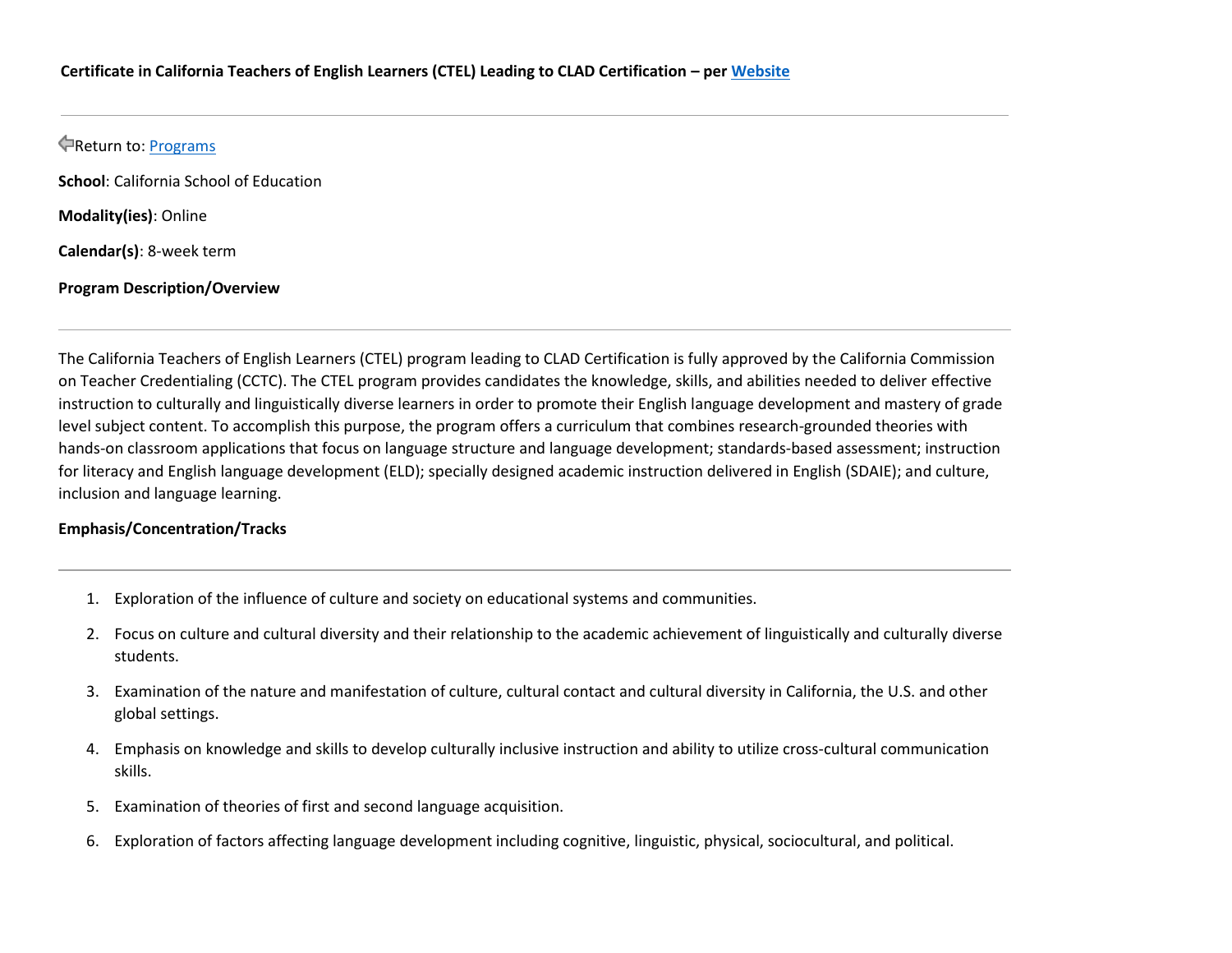- 7. Introduces methods, approaches, and techniques for teaching English Language Development, Content ELD, and Specially Designed Academic Instruction Delivered in English.
- 8. Examination of the role, purposes, and types of assessments, language and content-area assessment, and principles of standards-based assessment and instruction.
- 9. Studies the foundations of English language/literacy development and content instruction.
- 10. Investigation of the nature, organization and function of human language.
- 11. Studies the different components of language structure and use: phonology, morphology, syntax and semantics, language functions and variations, discourse, and pragmatics.

### **Program-Specific Admission Requirements**

**Credential**: Candidates must possess a valid California teaching credential, Clinical Rehabilitative Services Credential with a Special Class Authorization, School Nurse Services Credential with a Special Teaching Authorization in Health, Children's Center Permit (excluding emergency), or Child Development Permit (excluding Assistant and Associate Permit) that authorizes the holder to provide instruction to pupils in preschool, grades K-12, or classes primarily organized for adults. The California Basic Skills requirement must be met before the CLAD certificate can be issued.

The following, however, are not acceptable prerequisite credentials or permits:

- 1. Emergency credentials or permit, Short-Term Staff Permits
- 2. Exchange credentials as specified in Education Code Section 44333
- 3. District intern certificates as specified in Education Code Section 44325
- 4. Sojourn certificated employee credentials as specified in Education Code Section 44856
- 5. Teacher education internship credentials as specified in Article 3 (commencing with Education Code Section 44450) of Chapter 3

**Degrees**: Candidates must possess at least a bachelor's degree or higher from an institution of higher education that is regionally accredited in the U.S. (or its international equivalent).

**Undergraduate GPA**: Student must have a minimum GPA of 2.5 or higher in their bachelor degree work. Applicants who do not meet the undergraduate GPA requirement but who have had academic and professional success may petition for an academic exception and show evidence of professional and/or academic growth subsequent to their bachelor's degree.

## **Credit Units**